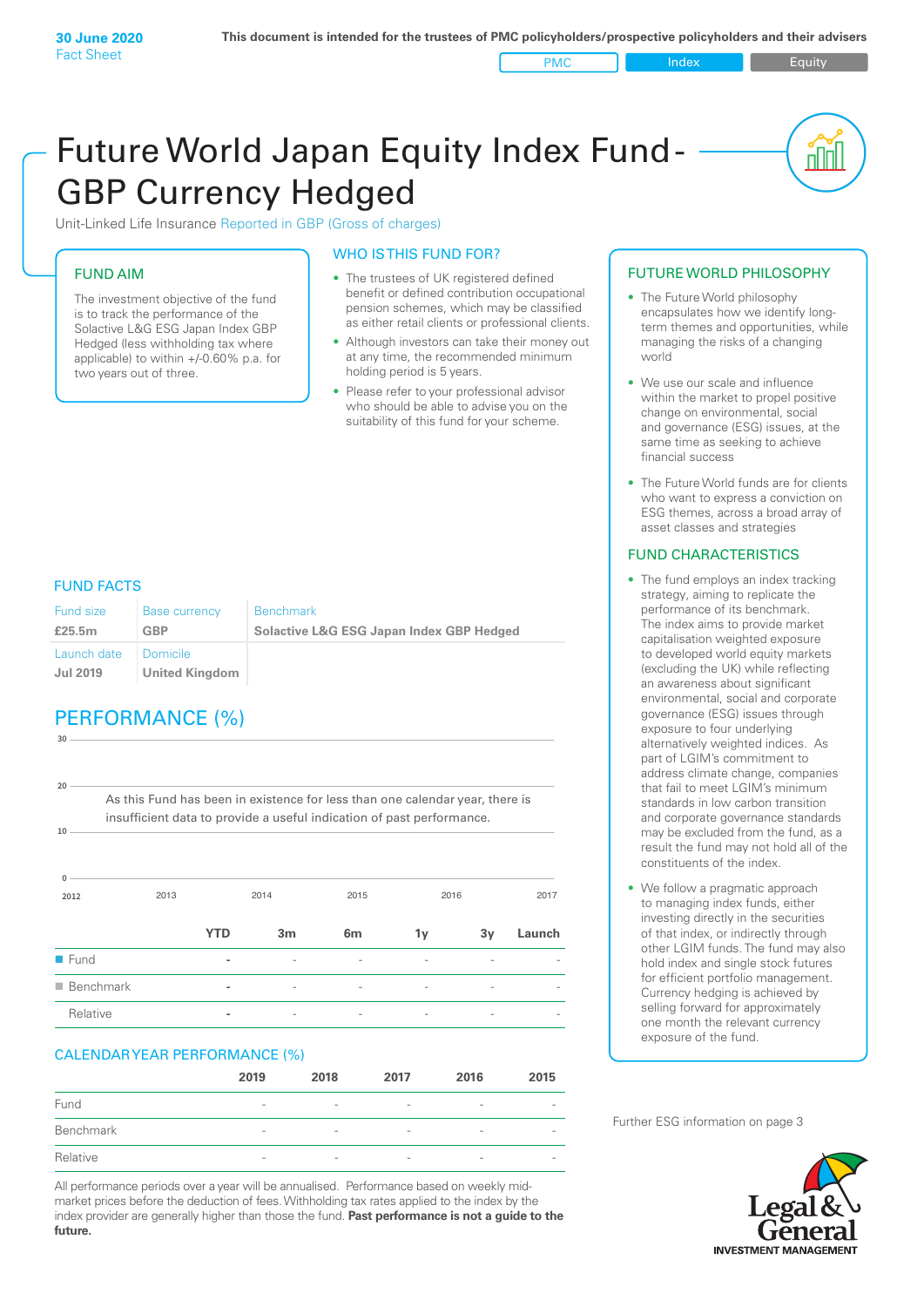# Future World Japan Equity Index Fund - GBP Currency Hedged

Unit-Linked Life Insurance Reported in GBP (Gross of charges)

## PORTFOLIO BREAKDOWN

All data source LGIM unless otherwise stated. Totals may not sum due to rounding. In order to minimise transaction costs, the Fund will not always own all the assets that constitute the index and on occasion it will own assets that are not in the index.



#### SECTOR (%)

| ■ Consumer Cyclical         | 26.8 |
|-----------------------------|------|
| Consumer Non-cyclical       | 22 G |
| $\blacksquare$ Industrials  | 167  |
| ■ Communications & Tech     | 15.2 |
| <b>Banks (Equity)</b>       | 54   |
| $\blacksquare$ Property     | 34   |
| Insurance (Equity)          | 3.3  |
| Commodities                 | 3.3  |
| Financial Services (Equity) | 23   |
| Other                       | 10   |
|                             |      |

#### COUNTRY (%)

Japan 100.0

# MARKET CAPITALISATION (%) TOP 10 HOLDINGS (%)

| $\blacksquare$ Large     | 817  |
|--------------------------|------|
| $\blacksquare$ Mid       | 16.9 |
| $\blacksquare$ Small     | 14   |
| $\blacksquare$ Undefined | 0.0  |

■ Top 10 holdings 25.6% Rest of portfolio 74.4% No. of holdings in fund 313 No. of holdings in index 332

| <b>Toyota Motor Corp</b>     | 56  |
|------------------------------|-----|
| Sony Corp                    | 44  |
| Takeda Pharmaceutical Co Ltd | 27  |
| Softbank Group Corp          | 2.3 |
| Recruit Holdings Co Ltd      | 2.1 |
| Nippon Telegraph & Telephone | 19  |
| <b>KDDI Corp</b>             | 18  |
| Shiseido Coltd               | 17  |
| Nintendo                     | 16  |
| Astellas Pharma Inc.         | 15  |
|                              |     |



comprises 25 fund managers, supported by two analysts. Management oversight is provided by the Global Head of Index Funds. The team has average industry experience of 15 years, of which seven years has been at LGIM, and is focused on achieving the equally important objectives of close tracking and maximising returns.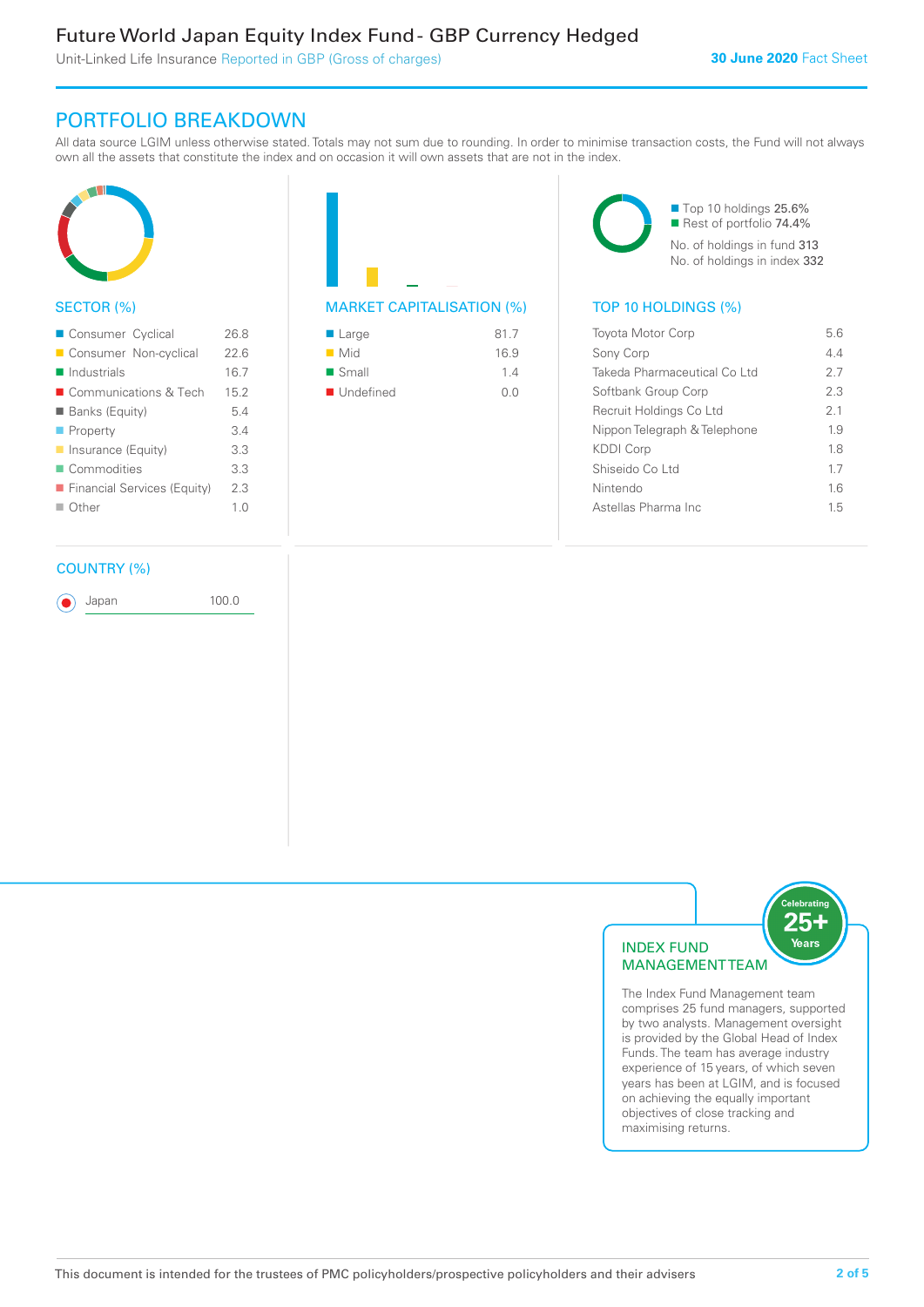Unit-Linked Life Insurance Reported in GBP (Gross of charges)

# ESG COMMITMENT

From diesel emissions to oil spills, there have been many tangible examples in recent years of how failures in the way companies are run can have a harmful impact on the environment, society and investor returns. We believe responsible investing can mitigate the risk of such outcomes and has the potential to improve returns through the integration of environmental, social and governance (ESG) considerations, active ownership and longterm thematic analysis.

#### ESG SCORE

**47** ESG score of fund **41** ESG score of index **/100 /100**

We score companies based on environmental, social and governance factors. We use these scores to design ESG-aware tilted indices which invest more in those companies with higher scores and less in those which score lower, while retaining the investment profile of a mainstream index. The ESG Score is aligned to our engagement and voting activities. As a result, this portfolio has an aggregate ESG Score of **47** versus a mainstream index of **41.**

In the fund, we invested more in **111 companies with higher scores** and less in **232 companies with lower scores.**

#### ENVIRONMENTAL PERFORMANCE

Carbon dioxide (CO2) is the most significant contributor to greenhouse gas emissions which are driving climate change. Compared to a fund tracking the unadjusted benchmark, the fund will have a different exposure to current and future sources of carbon dioxide emissions.



**31%** Lower carbon reserves intensity than the unadjusted benchmark



**Equivalent to 322 barrels of oil**

### CARBON RESERVES

Carbon reserves are fossil fuels (coal, oil and gas) which, if burnt, will become the carbon emissions of the future. To meet global climate change targets, the unabated use of fossil fuels is expected to decline over time.

The figures below are a measure of the size of carbon reserves held by the fund's underlying companies.

| 298  | 435         |
|------|-------------|
| Fund | <b>Reno</b> |

#### **Benchmark** Tonnes of CO<sub>2</sub>e<sup>i</sup> per \$1 million **of market capitalisation**

The fund has 31% lower carbon reserves intensity<sup>ii</sup> compared to a fund tracking the unadjusted benchmark.

The difference in carbon reserves intensity means that for every \$1 million invested in the fund, the exposure to fossil fuels through the underlying companies is reduced by an amount equivalent to **322**  barrels of oil<sup>iii</sup>, compared to having invested in the unadjusted benchmark.



**40%** Lower carbon emissions intensity than the unadjusted benchmark

### CARBON EMISSIONS

Following the global Paris Agreement on climate change, companies in all sectors are expected to reduce their emissions to prepare and adapt for a low-carbon economy.

| 61   | 102              |  |  |
|------|------------------|--|--|
| Fund | <b>Benchmark</b> |  |  |

Tonnes of CO<sub>2</sub>e per \$1 million **of sales**

The fund has **40%** lower carbon emissions intensity compared to a fund tracking the unadjusted benchmark. Carbon emissions intensity describes the relationship between the carbon emissions of a company and its sales<sup>iv</sup>.

The difference in carbon emissions intensity means that the fund has selected companies where, for the same level of sales, the associated emissions<sup>v</sup> are lower by **40%** compared to a fund tracking the unadjusted benchmark<sup>vi</sup>.



For further information please go to www.lgim.com/esginfo Ø

**The proxy benchmark for this fund is Solactive L&G Japan Index.**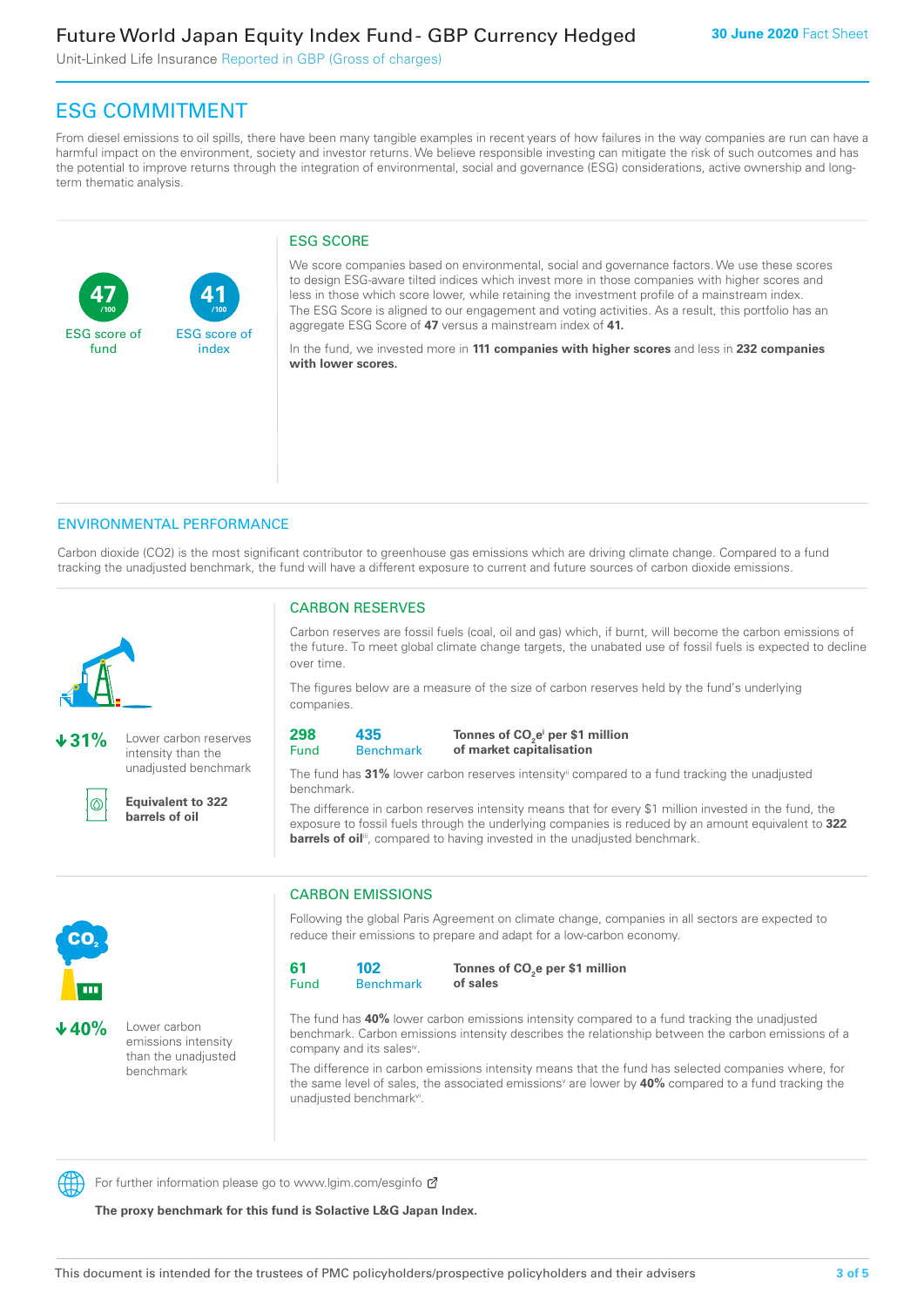# Future World Japan Equity Index Fund - GBP Currency Hedged

Unit-Linked Life Insurance Reported in GBP (Gross of charges)

#### **NOTES**

 $^\mathrm{i}$  Carbon dioxide equivalent (CO<sub>2</sub>e) is a standard unit to compare the emissions of different greenhouse gases.

<sup>ii</sup> The carbon reserves intensity of a company captures the relationship between the carbon reserves the company owns and its market capitalisation. The carbon reserves intensity of the overall fund reflects the relative weights of the different companies in the fund.

iii We consider one barrel of oil equivalent to 0.425 tonnes of CO<sub>2</sub>e, based on International Energy Agency and Intergovernmental Panel on Climate Change guidelines.

#### iv The choice of this metric follows best practice recommendations from the **Task Force on Climate-related Financial Disclosures**.

v Data on carbon emissions from a company's operations and purchased energy is used.

vi This measure is the result of differences in weights of companies between the index and the benchmark, and does not depend on the amount invested in the fund. It describes the relative 'carbon efficiency' of different companies in the index (i.e. how much carbon was emitted per unit of sales), not the contribution of an individual investor in financing carbon emissions.

**HSBC:** Source: HSBC Bank Plc. ("HSBC") – HSBC Climate Solutions Database. All rights in the HSBC Climate Solutions Database and data content therein are vested in HSBC. Neither HSBC, nor its affiliates accept any liability for the accuracy or completeness of the HSBC Climate Solutions Database. No further distribution of HSBC data is permitted without HSBC's express written consent.

**Trucost:** Source: S&P Trucost Limited © Trucost 2019. All rights in the Trucost Data and Reports vest in Trucost and/or its licensors. Neither Trucost, nor its affiliates, nor its licensors accept any liability for any errors, omissions or interruptions in the Trucost Data and/or Reports. No further distribution of the Data and/or Reports is permitted without Trucost's express written consent.

**Sustainalytics:** Part of this publication may contain Sustainalytics proprietary information that may not be reproduced, used, disseminated, modified nor published in any manner without the express written consent of Sustainalytics. Nothing contained in this publication shall be construed as to make a representation or warranty, express or implied, regarding the advisability to invest in or include companies in investable universes and/or portfolios. The information is provided "as is" and, therefore Sustainalytics assumes no responsibility for errors or omissions. Sustainalytics cannot be held liable for damage arising from the use of this publication or information contained herein in any manner whatsoever.

The calculations above rely on third party data provided at a point in time that may not cover the entirety of the fund's investments or the fund's benchmark (against which the fund's performance is measured). As a result, what we may report may change as third party data changes and may also differ from other third party calculations.

**Refinitiv:** Source: Refinitiv ESG